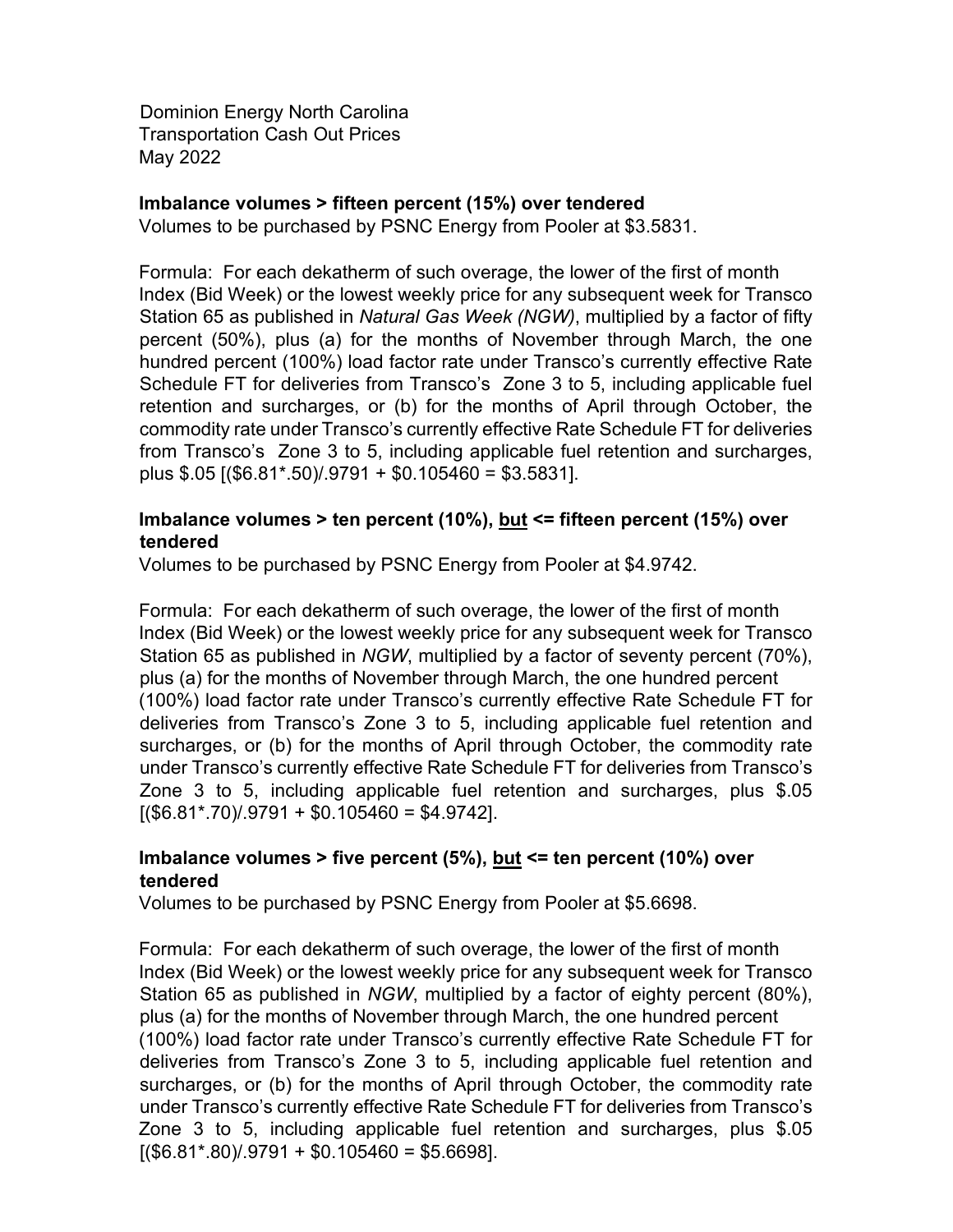### **Imbalance volumes > two percent (2%), but <= five percent (5%) over tendered**

Volumes to be purchased by PSNC Energy from Pooler at \$6.3653.

Formula: For each dekatherm of such overage, the lower of the first of month Index (Bid Week) or the lowest weekly price for any subsequent week for Transco Station 65 as published in *NGW*, multiplied by a factor of ninety percent (90%), plus (a) for the months of November through March, the one hundred percent (100%) load factor rate under Transco's currently effective Rate Schedule FT for deliveries from Transco's Zone 3 to 5, including applicable fuel retention and surcharges, or (b) for the months of April through October, the commodity rate under Transco's currently effective Rate Schedule FT for deliveries from Transco's Zone 3 to 5, including applicable fuel retention and surcharges, plus \$.05  $[($6.81*.90)/.9791 + $0.105460 = $6.3653]$ .

### **Imbalance volumes ≤ two percent (2%) over tendered**

Volumes to be purchased by PSNC Energy from Pooler at \$7.4694.

Formula: For each dekatherm of such overage, the first of month Index (Bid Week) for Transco Station 65 as published in *NGW*, plus (a) for the months of November through March, the one hundred percent (100%) load factor rate under Transco's currently effective Rate Schedule FT for deliveries from Transco's Zone 3 to 5, including applicable fuel retention and surcharges, or (b) for the months of April through October, the commodity rate under Transco's currently effective Rate Schedule FT for deliveries from Transco's Zone 3 to 5, including applicable fuel retention and surcharges, plus \$.05 [\$7.21/.9791+ \$0.105460 = \$7.4694].

# **Imbalance volumes > fifteen percent (15%) under tendered**

Volumes to be sold by PSNC Energy to Pooler at \$13.2195.

Formula: The higher of the first of month Index (Bid Week) or the highest weekly price for any subsequent week for Transco Station 65 as published in *NGW*, multiplied by a factor of one hundred and fifty percent (150%), plus (a) for the months of November through March, the one hundred percent (100%) load factor rate under Transco's currently effective Rate Schedule FT for deliveries from Transco's Zone 3 to 5, including applicable fuel retention and surcharges, or (b) for the months of April through October, the commodity rate under Transco's currently effective Rate Schedule FT for deliveries from Transco's Zone 3 to 5, including applicable fuel retention and surcharges for each dekatherm of such shortage, plus \$.05 [(\$8.56\*1.50)/.9791 + \$0.105460 = \$13.2195].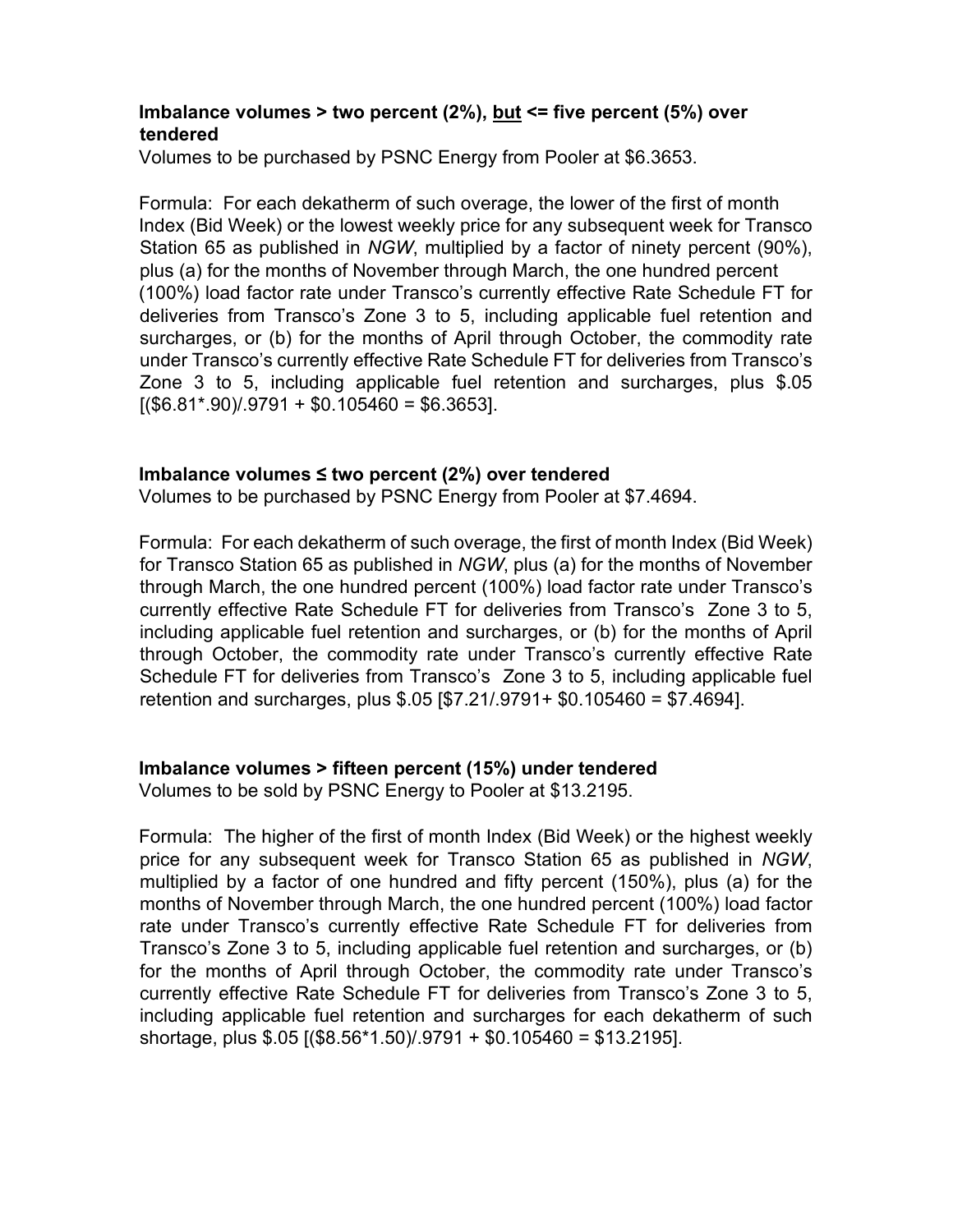# **Imbalance volumes > ten percent (10%), but ≤ fifteen percent (15%) under tendered**

Volumes to be sold by PSNC Energy to Pooler at \$11.4710.

Formula: The higher of the first of month Index (Bid Week) or the highest weekly price for any subsequent week for Transco Station 65 as published in *NGW*, multiplied by a factor of one hundred and thirty percent (130%), (a) for the months of November through March, the one hundred percent (100%) load factor rate under Transco's currently effective Rate Schedule FT for deliveries from Transco's Zone 3 to 5, including applicable fuel retention and surcharges, or (b) for the months of April through October, the commodity rate under Transco's currently effective Rate Schedule FT for deliveries from Transco's Zone 3 to 5, including applicable fuel retention and surcharges for each dekatherm of such shortage, plus  $$.05$  [(\$8.56\*1.30)/.9791 + \$0.105460 = \$11.4710].

# **Imbalance volumes > five percent (5%), but ≤ ten percent (10%) under tendered**

Volumes to be sold by PSNC Energy to Pooler at \$10.5967.

Formula: The higher of the first of month Index (Bid Week) or the highest weekly price for any subsequent week for Transco Station 65 as published in *NGW*, multiplied by a factor of one hundred and twenty percent (120%), (a) for the months of November through March, the one hundred percent (100%) load factor rate under Transco's currently effective Rate Schedule FT for deliveries from Transco's Zone 3 to 5, including applicable fuel retention and surcharges, or (b) for the months of April through October, the commodity rate under Transco's currently effective Rate Schedule FT for deliveries from Transco's Zone 3 to 5, including applicable fuel retention and surcharges for each dekatherm of such shortage, plus  $$.05$  [(\$8.56\*1.20)/.9791 + \$0.105460 = \$10.5967].

# **Imbalance volumes > two percent (2%), but ≤ five percent (5%) under tendered**

Volumes to be sold by PSNC Energy to Pooler at \$9.7225.

Formula: The higher of the first of month Index (Bid Week) or the highest weekly price for any subsequent week for Transco Station 65 as published in *NGW*, multiplied by a factor of one hundred and ten percent (110%), (a) for the months of November through March, the one hundred percent (100%) load factor rate under Transco's currently effective Rate Schedule FT for deliveries from Transco's Zone 3 to 5, including applicable fuel retention and surcharges, or (b) for the months of April through October, the commodity rate under Transco's currently effective Rate Schedule FT for deliveries from Transco's Zone 3 to 5, including applicable fuel retention and surcharges for each dekatherm of such shortage, plus  $$.05$  [(\$8.56\*1.10)/.9791 + \$0.105460 = \$9.7225].